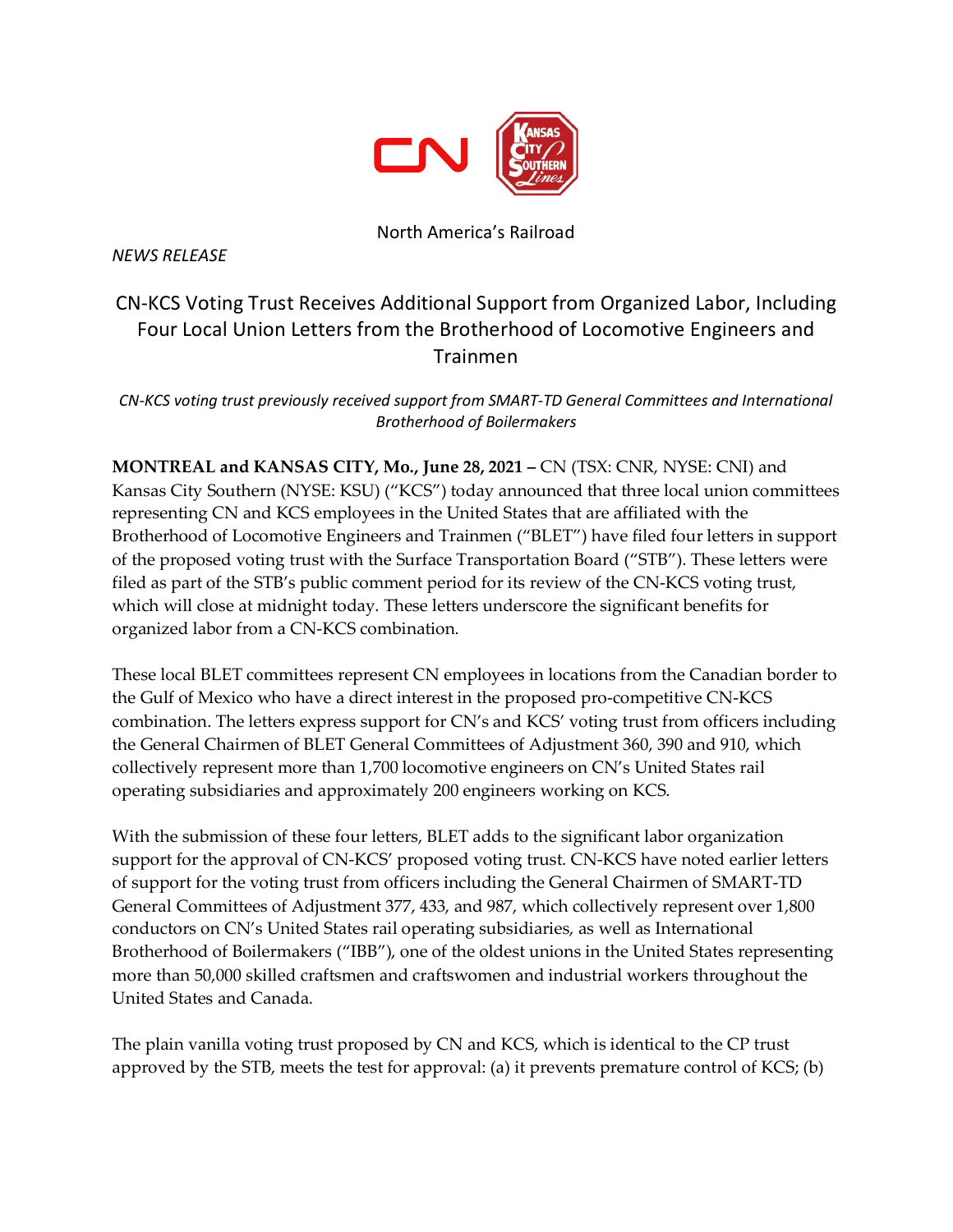allows KCS to maintain independence during the STB's review of the ultimate combination of CN and KCS; and (c) protects KCS' financial health during this period.

CN and KCS have taken additional steps to reinforce the pro-competitive nature of their combination beyond the scope of the voting trust approval. Specifically, CN will divest the sole area of overlap between the CN and KCS networks – KCS' 70-mile line between New Orleans and Baton Rouge – thereby making the combination a true end-to-end transaction. CN and KCS have also agreed to preserve existing route options by keeping gateways open on commercially reasonable terms. The proposed CN-KCS combination represents a pro-competitive solution that offers unparalleled opportunities for customers, employees, shareholders, the environment and the North American economy.

As a larger continental enterprise with complementary routes and an enhanced platform for revenue growth, capital investment and job creation, the combined company would be well positioned to create new growth opportunities for key stakeholders. CN is committed to working with KCS' management team to create new jobs up and down the line.

For more information about CN's and KCS' pro-competitive combination, please visit [www.ConnectedContinent.com.](https://www.globenewswire.com/Tracker?data=9OsEqPlmhh8tsCm7fCuvhJRRr9e0eeDYOzfb9SFXzqeu3ci2BSD9wdUiSwv8CC2X3SUiyw3uD1y1MRCPpuHD4D2lNeGykU719wRfJk0YABoT3EZkMhUvmIel9-diS8yv)

# **About CN**

CN is a world-class transportation leader and trade-enabler. Essential to the economy, to the customers, and to the communities it serves, CN safely transports more than 300 million tons of natural resources, manufactured products, and finished goods throughout North America every year. As the only railroad connecting Canada's Eastern and Western coasts with the U.S. South through a 19,500-mile rail network, CN and its affiliates have been contributing to community prosperity and sustainable trade since 1919. CN is committed to programs supporting social responsibility and environmental stewardship.

# **About Kansas City Southern**

Headquartered in Kansas City, Mo., Kansas City Southern (KCS) (NYSE: KSU) is a transportation holding company that has railroad investments in the U.S., Mexico and Panama. Its primary U.S. holding is The Kansas City Southern Railway Company, serving the central and south central U.S. Its international holdings include Kansas City Southern de Mexico, S.A. de C.V., serving northeastern and central Mexico and the port cities of Lázaro Cárdenas, Tampico and Veracruz, and a 50 percent interest in Panama Canal Railway Company, providing ocean-to-ocean freight and passenger service along the Panama Canal. KCS' North American rail holdings and strategic alliances with other North American rail partners are primary components of a unique railway system, linking the commercial and industrial centers of the U.S., Mexico and Canada. More information about KCS can be found at [www.kcsouthern.com.](https://www.globenewswire.com/Tracker?data=CJLjZWkvYgrdr7peArZP8vac1U8vHW4lLEFcV48eMPSZU7C30aWtjKrkptuBS5UGzTtijThVtErud6oTuJajXViKy9wC2-6fV4XZRNQZlow=)

# **Forward Looking Statements**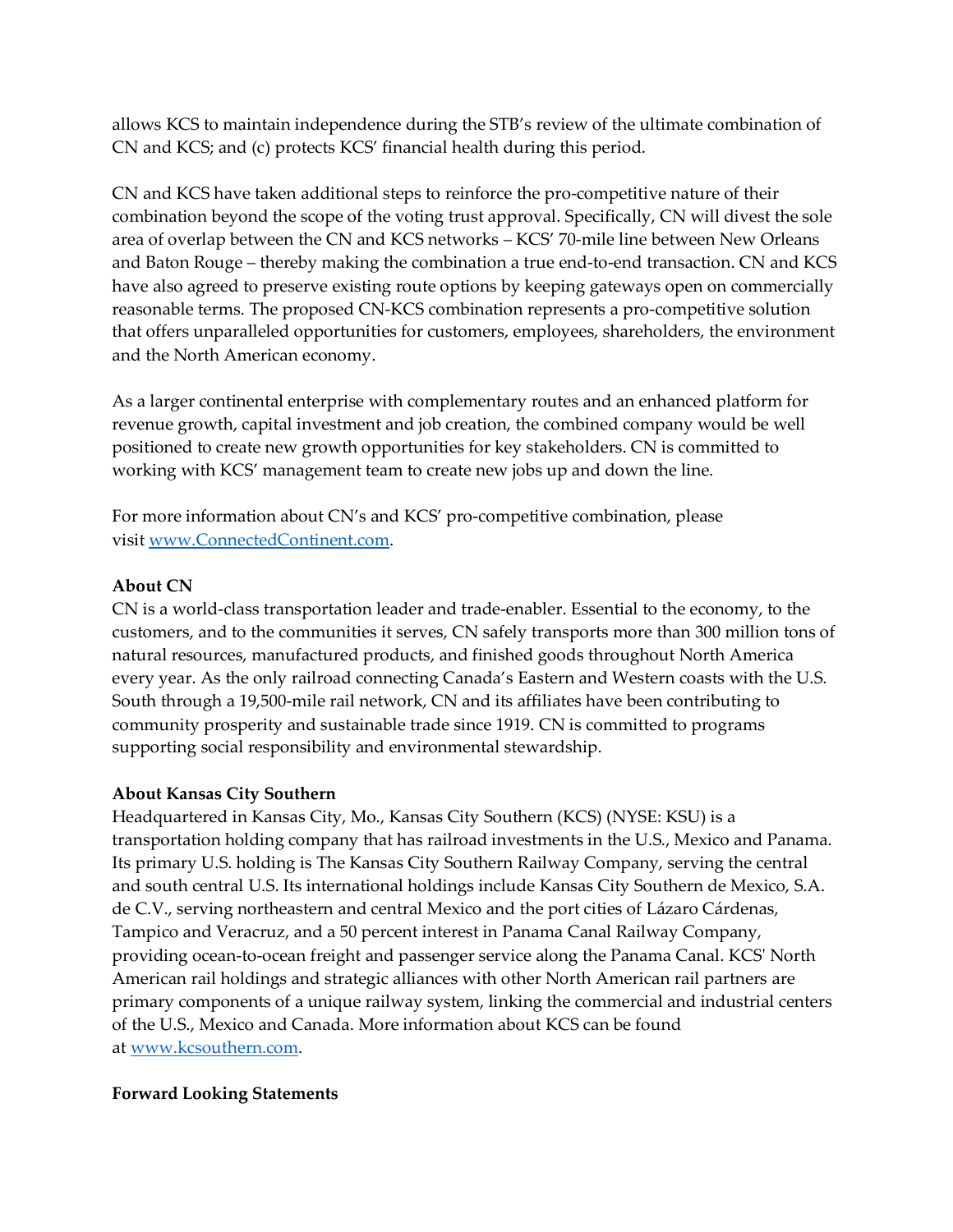Certain statements included in this news release constitute "forward-looking statements" within the meaning of the United States Private Securities Litigation Reform Act of 1995 and under Canadian securities laws, including statements based on management's assessment and assumptions and publicly available information with respect to KCS, regarding the proposed transaction between CN and KCS, the expected benefits of the proposed transaction and future opportunities for the combined company. By their nature, forward-looking statements involve risks, uncertainties and assumptions. CN cautions that its assumptions may not materialize and that current economic conditions render such assumptions, although reasonable at the time they were made, subject to greater uncertainty. Forward-looking statements may be identified by the use of terminology such as "believes," "expects," "anticipates," "assumes," "outlook," "plans," "targets," or other similar words.

Forward-looking statements are not guarantees of future performance and involve risks, uncertainties and other factors which may cause actual results, performance or achievements of CN, or the combined company, to be materially different from the outlook or any future results, performance or achievements implied by such statements. Accordingly, readers are advised not to place undue reliance on forward-looking statements. Important risk factors that could affect the forward-looking statements in this news release include, but are not limited to: the outcome of the proposed transaction between CN and KCS; the parties' ability to consummate the proposed transaction; the conditions to the completion of the proposed transaction; that the regulatory approvals required for the proposed transaction may not be obtained on the terms expected or on the anticipated schedule or at all; CN's indebtedness, including the substantial indebtedness CN expects to incur and assume in connection with the proposed transaction and the need to generate sufficient cash flows to service and repay such debt; CN's ability to meet expectations regarding the timing, completion and accounting and tax treatments of the proposed transaction; the possibility that CN may be unable to achieve expected synergies and operating efficiencies within the expected time-frames or at all and to successfully integrate KCS' operations with those of CN; that such integration may be more difficult, time-consuming or costly than expected; that operating costs, customer loss and business disruption (including, without limitation, difficulties in maintaining relationships with employees, customers or suppliers) may be greater than expected following the proposed transaction or the public announcement of the proposed transaction; the retention of certain key employees of KCS may be difficult; the duration and effects of the COVID-19 pandemic, general economic and business conditions, particularly in the context of the COVID-19 pandemic; industry competition; inflation, currency and interest rate fluctuations; changes in fuel prices; legislative and/or regulatory developments; compliance with environmental laws and regulations; actions by regulators; the adverse impact of any termination or revocation by the Mexican government of KCS de México, S.A. de C.V.'s Concession; increases in maintenance and operating costs; security threats; reliance on technology and related cybersecurity risk; trade restrictions or other changes to international trade arrangements; transportation of hazardous materials; various events which could disrupt operations, including illegal blockades of rail networks, and natural events such as severe weather, droughts, fires, floods and earthquakes; climate change; labor negotiations and disruptions; environmental claims; uncertainties of investigations, proceedings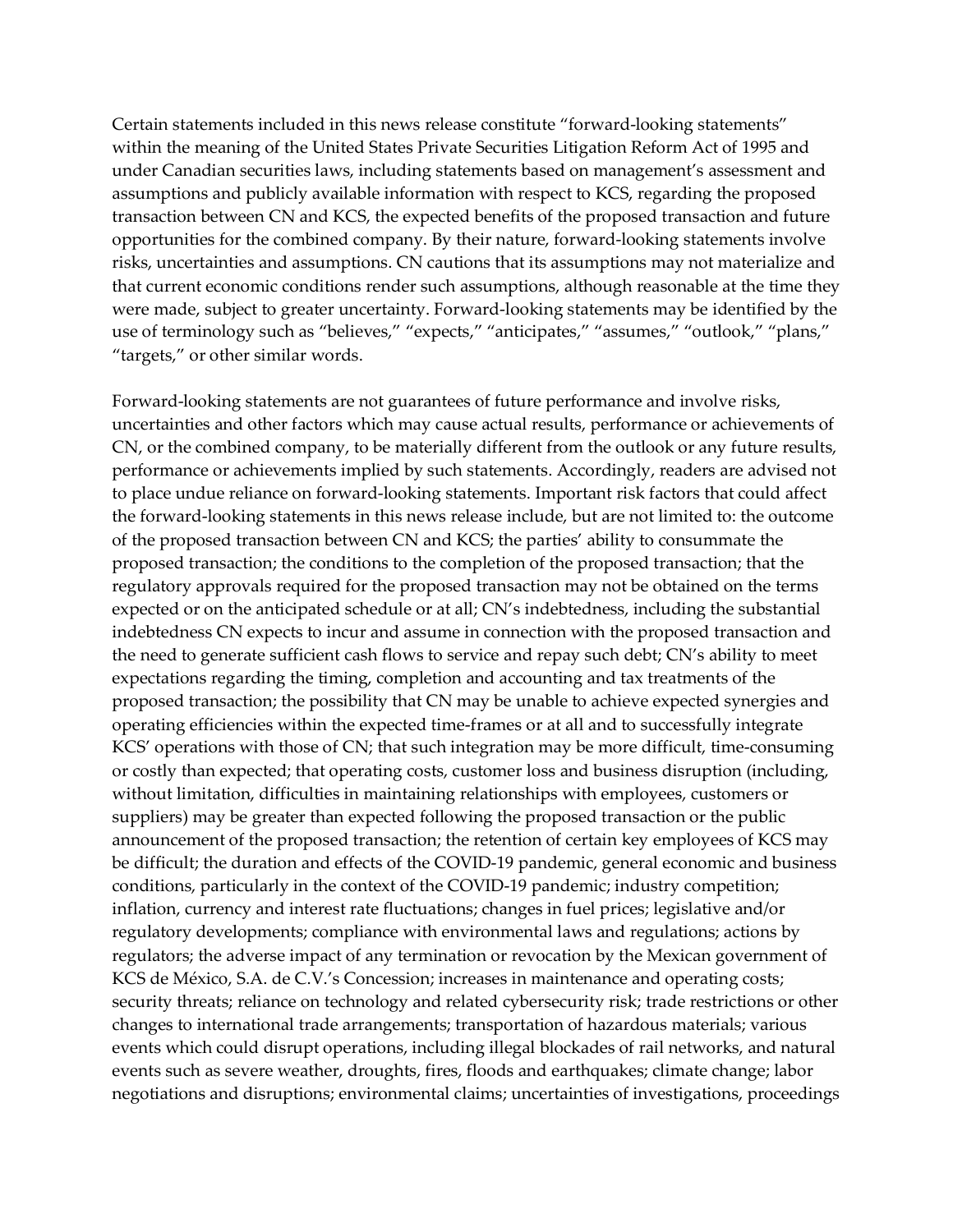or other types of claims and litigation; risks and liabilities arising from derailments; timing and completion of capital programs; and other risks detailed from time to time in reports filed by CN with securities regulators in Canada and the United States. Reference should also be made to Management's Discussion and Analysis in CN's annual and interim reports, Annual Information Form and Form 40-F, filed with Canadian and U.S. securities regulators and available on CN's website, for a description of major risk factors relating to CN. Additional risks that may affect KCS' results of operations appear in Part I, Item 1A "Risks Related to KCS' Operations and Business" of KCS' Annual Report on Form 10-K for the year ended December 31, 2020, and in KCS' other filings with the U.S. Securities and Exchange Commission ("SEC").

Forward-looking statements reflect information as of the date on which they are made. CN assumes no obligation to update or revise forward-looking statements to reflect future events, changes in circumstances, or changes in beliefs, unless required by applicable securities laws. In the event CN does update any forward-looking statement, no inference should be made that CN will make additional updates with respect to that statement, related matters, or any other forward-looking statement.

### **No Offer or Solicitation**

This news release does not constitute an offer to sell or the solicitation of an offer to buy any securities or a solicitation of any vote or approval, nor shall there be any sale of securities in any jurisdiction in which such offer, solicitation or sale would be unlawful prior to registration or qualification under the securities laws of any such jurisdiction. No offer of securities shall be made except by means of a prospectus meeting the requirements of Section 10 of the Securities Act of 1933, as amended.

### **Additional Information and Where to Find It**

In connection with the proposed transaction, CN has filed with the SEC a registration statement on Form F-4 to register the shares to be issued in connection with the proposed transaction. The registration statement includes a preliminary proxy statement of KCS which, when finalized, will be sent to the stockholders of KCS seeking their approval of the merger-related proposals. The registration statement has not yet become effective. This news release is not a substitute for the proxy statement or registration statement or other documents CN and/or KCS may file with the SEC or applicable securities regulators in Canada in connection with the proposed transaction.

INVESTORS AND SECURITY HOLDERS ARE URGED TO READ THE PRELIMINARY PROXY STATEMENT, THE REGISTRATION STATEMENT, THE PROSPECTUS AND ANY OTHER RELEVANT DOCUMENTS FILED WITH THE SEC OR APPLICABLE SECURITIES REGULATORS IN CANADA CAREFULLY IN THEIR ENTIRETY IF AND WHEN THEY BECOME AVAILABLE (INCLUDING ALL AMENDMENTS AND SUPPLEMENTS THERETO) BECAUSE THEY WILL CONTAIN IMPORTANT INFORMATION ABOUT CN, KCS AND THE PROPOSED TRANSACTIONS. Any definitive proxy statement(s), registration statement or prospectus(es) and other documents filed by CN and KCS (if and when available) will be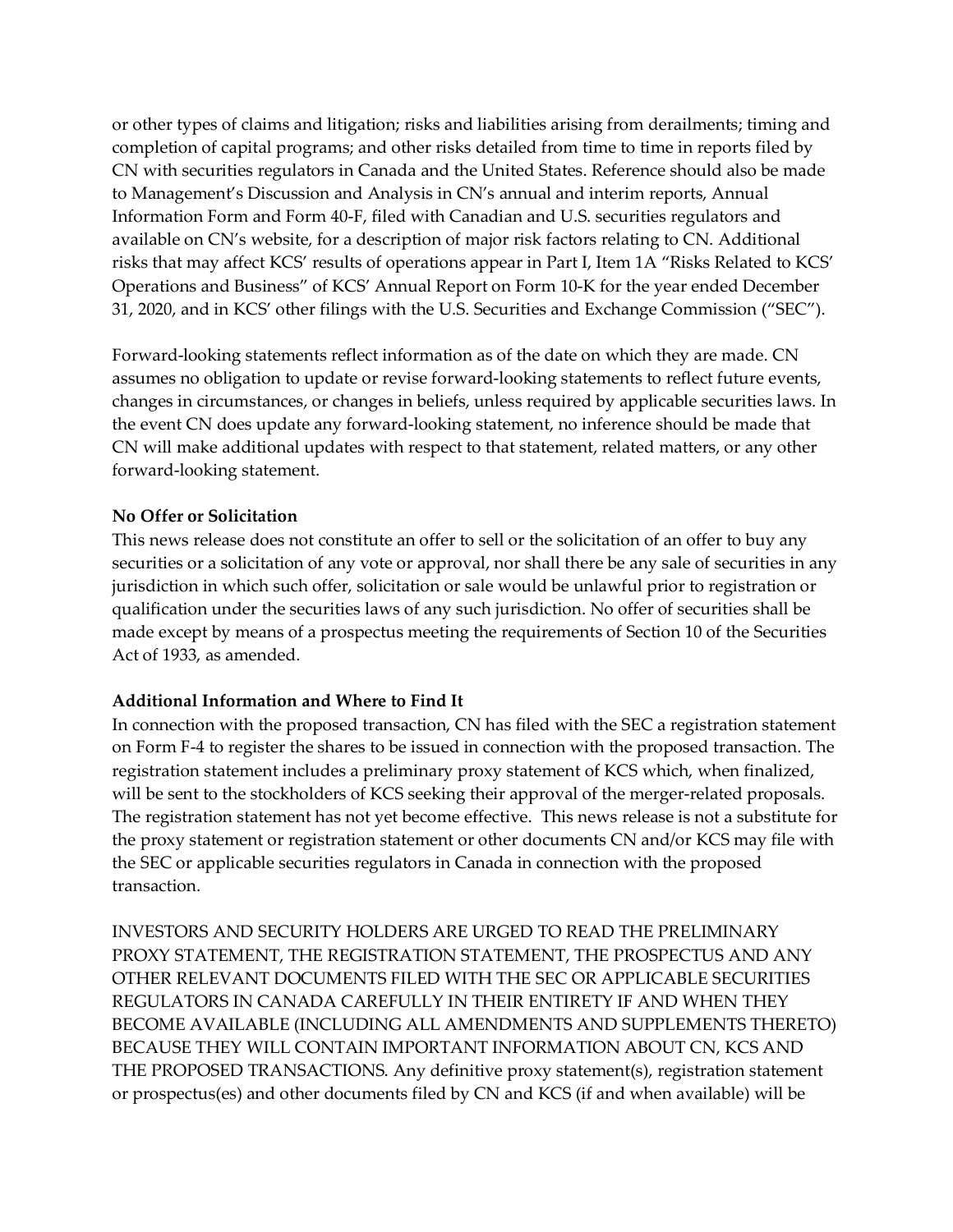mailed to stockholders of CN and/or KCS, as applicable. Investors and security holders will be able to obtain copies of these documents (if and when available) and other documents filed with the SEC and applicable securities regulators in Canada by CN free of charge through at www.sec.gov and www.sedar.com. Copies of the documents filed by CN (if and when available) will also be made available free of charge by accessing CN's website at www.CN.ca. Copies of the documents filed by KCS (if and when available) will also be made available free of charge at www.investors.kcsouthern.com, upon written request delivered to KCS at 427 West 12th Street, Kansas City, Missouri 64105, Attention: Corporate Secretary, or by calling KCS' Corporate Secretary's Office by telephone at 1-888-800-3690 or by email at corpsec@kcsouthern.com.

#### **Participants**

This news release is neither a solicitation of a proxy nor a substitute for any proxy statement or other filings that may be made with the SEC and applicable securities regulators in Canada. Nonetheless, CN, KCS, and certain of their directors and executive officers and other members of management and employees may be deemed to be participants in the solicitation of proxies in respect of the proposed transactions. Information about CN's executive officers and directors is available in its 2021 Management Information Circular, dated March 9, 2021, as well as its 2020 Annual Report on Form 40-F filed with the SEC on February 1, 2021, in each case available on its website at www.CN.ca/investors/ and at www.sec.gov and www.sedar.com. Information about KCS' directors and executive officers may be found on its website at www.kcsouthern.com and in its 2020 Annual Report on Form 10-K filed with the SEC on January 29, 2021, available at www.investors.kcsouthern.com and www.sec.gov. Additional information regarding the interests of such potential participants will be included in one or more registration statements, proxy statements or other documents filed with the SEC and applicable securities regulators in Canada if and when they become available. These documents (if and when available) may be obtained free of charge from the SEC's website at www.sec.gov and from www.sedar.com, as applicable.

#### **Contacts:**

**Media: CN Canada** Mathieu Gaudreault CN Media Relations & Public Affairs (514) 249-4735 [Mathieu.Gaudreault@cn.ca](mailto:Mathieu.Gaudreault@cn.ca)

Longview Communications & Public Affairs Martin Cej (403) 512-5730 [mcej@longviewcomms.ca](mailto:mcej@longviewcomms.ca)

### **Investment Community: CN**

Paul Butcher Vice-President Investor Relations (514) 399-0052 [investor.relations@cn.ca](mailto:investor.relations@cn.ca)

### **Investment Community: KCS**

Ashley Thorne Vice President Investor Relations (816) 983-1530